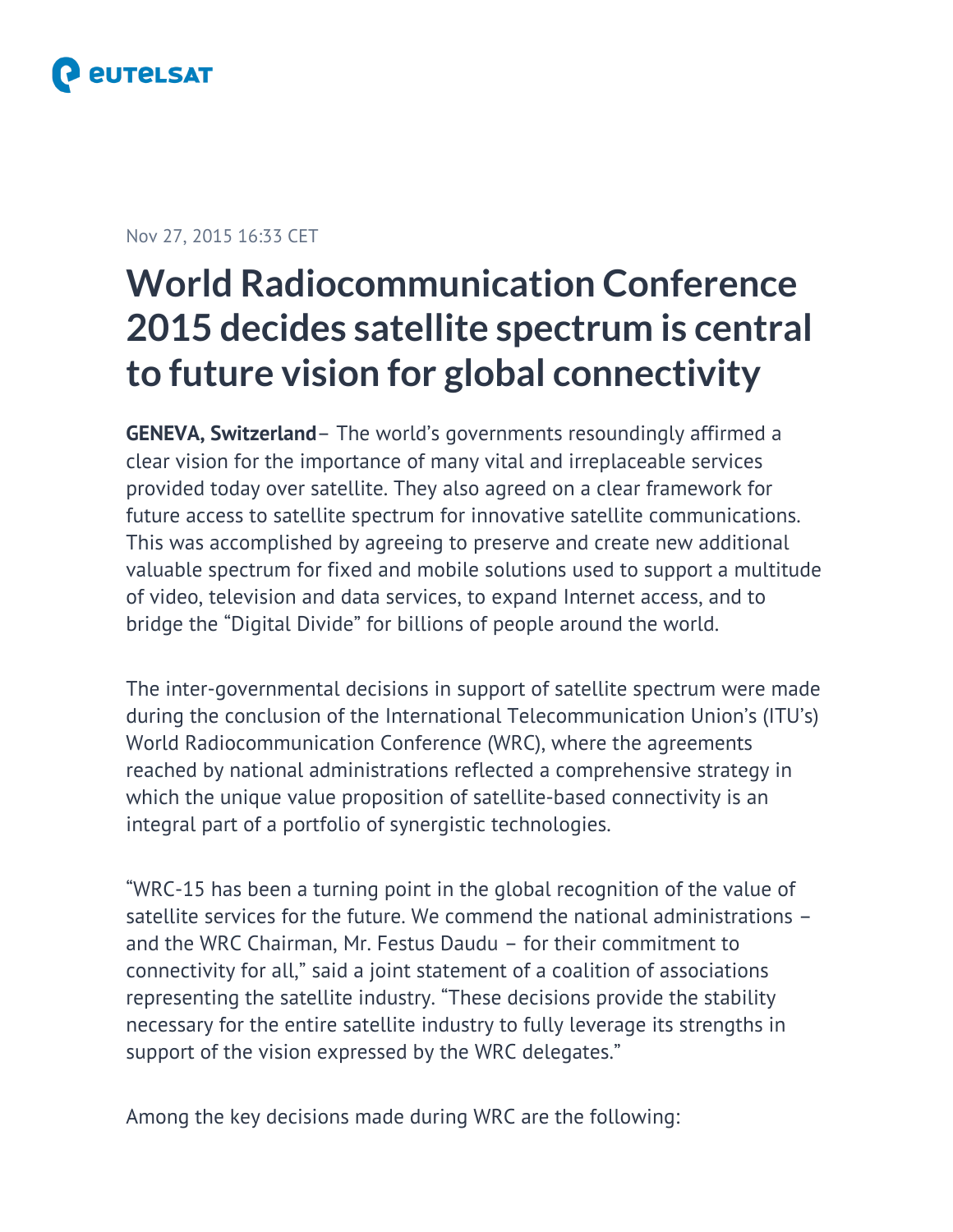**L-band**: WRC-15 avoided identification of the L-band spectrum, which is used by mobile satellite service operators around the world, for IMT. The Conference identified the band 1427-1518 MHz for IMT, requesting the ITU-R to determine the technical measures to ensure compatibility with the mobilesatellite service operations in the adjacent band (1518-1559 MHz).

**C-band**: WRC-15 reconfirmed the need to protect critical fixed-satellite service (FSS) services throughout the world in this unique band. The lower 200 MHz of the C-band downlink frequencies (3400-3600 MHz) were identified for IMT in ITU Regions 1 and 2; Region 3 identified this 200 MHz only for a handful of countries by means of footnotes to the Table of Frequency Allocations. A position of "No Change" was adopted in the band 3600-4200 MHz, and only in Region 2 was a footnote agreed which identified IMT for a few countries in the 3600-3700 MHz band. A "No Change" decision means that administrations have recognised the vital and widespread use of those frequency bands by satellite services. Anywhere that IMT is deployed, it will be subject to adherence to strict protection requirements with neighbouring countries. In addition, the Conference declined to consider a proposal for IMT systems in the C-band uplink frequencies (5925-6425 MHz).

**Ku-band**: In order to address a spectrum imbalance in Ku-band spectrum, WRC-15 identified additional spectrum for FSS systems between 10-17 GHz. A downlink allocation in the 13.4-13.65 GHz band in Region 1 (EMEA) was approved by the Conference. In addition, an allocation in the 14.5-14.8 GHz was approved in several countries around the world.

**Future bands for 5G**: The Conference decided that no globally harmonised bands for the fixed satellite service, mobile-satellite service and broadcastsatellite service in C, Ku or Ka band would be included in the scope of a new WRC-19 agenda item, which aims to identify new frequency bands for future IMT/ 5G use. Throughout the deliberations, multiple administrations in every world region expressed strong opposition to studying the Ka band for IMT/5G, again confirming the Conference's confidence in satellite being a key player in the future digital eco-system.

**ESIMs**: The Conference adopted new regulations to facilitate the operation of "Earth Stations in Motion" (ESIMs) in part of the Ka-band satellite spectrum (19.7-20.2 GHz and 29.5-30 GHz). ESIMs operating in this band provide satellite broadband connectivity to mobile terminals, such as on ships and aircraft. The new regulations adopted by WRC-15 will facilitate the global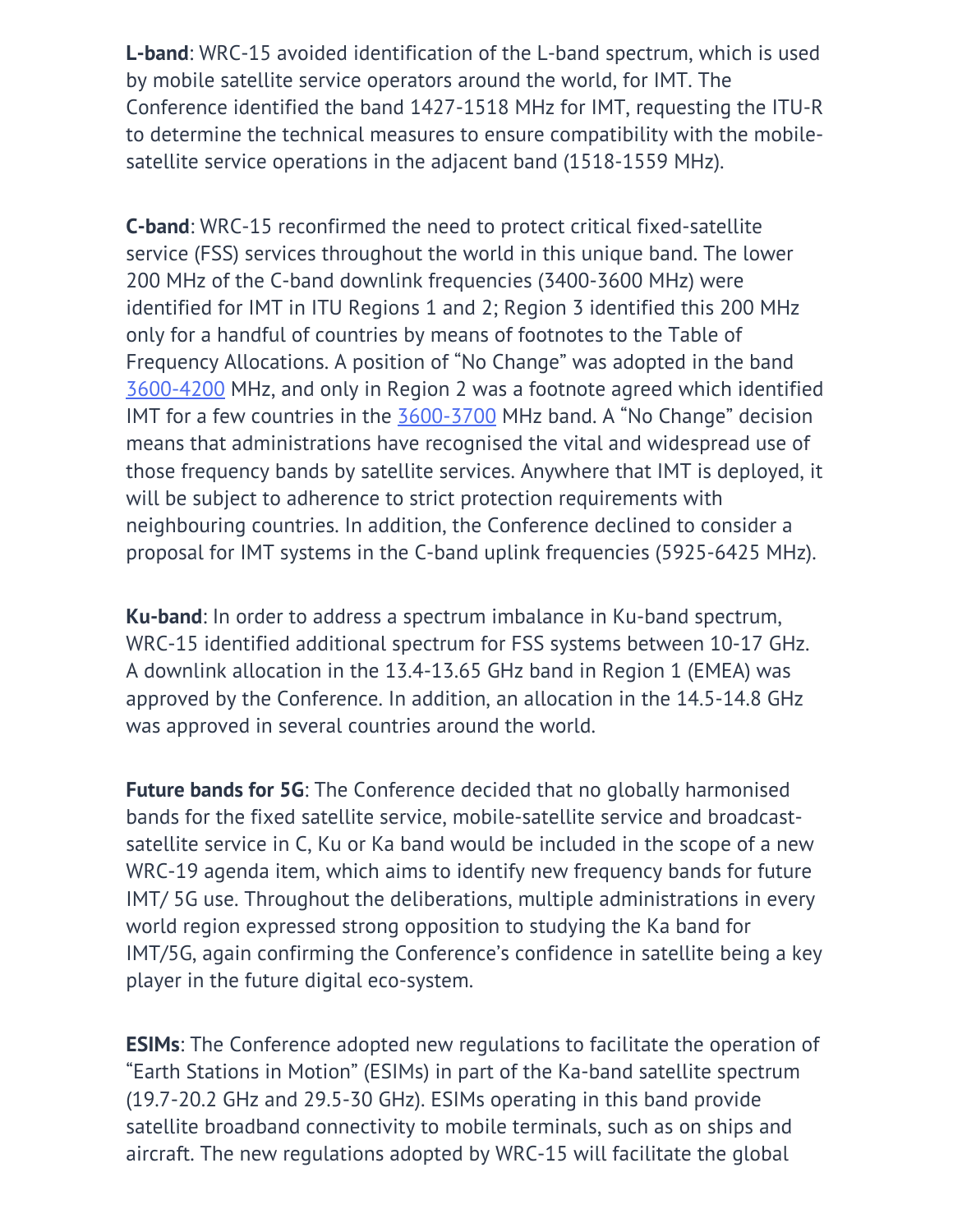roaming of such terminals, while protecting other services and applications from interference.

**Other**: WRC-15 adopted several agenda items for future conferences that will spur growth in the satellite industry. Studies were approved for WRC-19 for additional FSS spectrum in 51.4-52.4 GHz. In addition, the conference adopted a future agenda item for WRC-23 for additional satellite spectrum in the 37.5-39.5 GHz. Also, in a hotly contested debate, the Conference adopted a Resolution which sets the path towards allowing the use of FSS links for Unmanned Aerial Systems (UAS).

*Editor's Note:*

*This press release has been prepared by the Asia Pacific Satellite Communications Council (APSCC), Cable and Satellite Broadcasting Association of Asia (CASBAA), EMEA Satellite Operators' Association (ESOA), Global VSAT Forum (GVF), Interference Reduction Group (IRG), Satellite Industry Association (SIA), Society of Satellite Professionals International (SSPI), World Teleport Association (WTA), and other international associations of the satellite industry.*

For More Information Visit: [www.satellite-spectrum-initiative.com](http://www.satellite-spectrum-initiative.com)

## **About Eutelsat Communications**

Founded in 1977, Eutelsat Communications is one of the world's leading satellite operators. With a global fleet of satellites and associated ground infrastructure, Eutelsat enables clients across Video, Data, Government, Fixed and Mobile Broadband markets to communicate effectively to their customers, irrespective of their location. Around 7,000 television channels operated by leading media groups are broadcast by Eutelsat to one billion viewers equipped for DTH reception or connected to terrestrial networks. Committed to promoting all facets of sustainable development across its business activities, Eutelsat leverages its in-orbit resources to help bridge the digital divide while maintaining a safe and uncluttered space environment. As an attractive and socially responsible employer, Eutelsat assembles 1,200 men and women from 50 countries who are dedicated to delivering the highest quality of service.